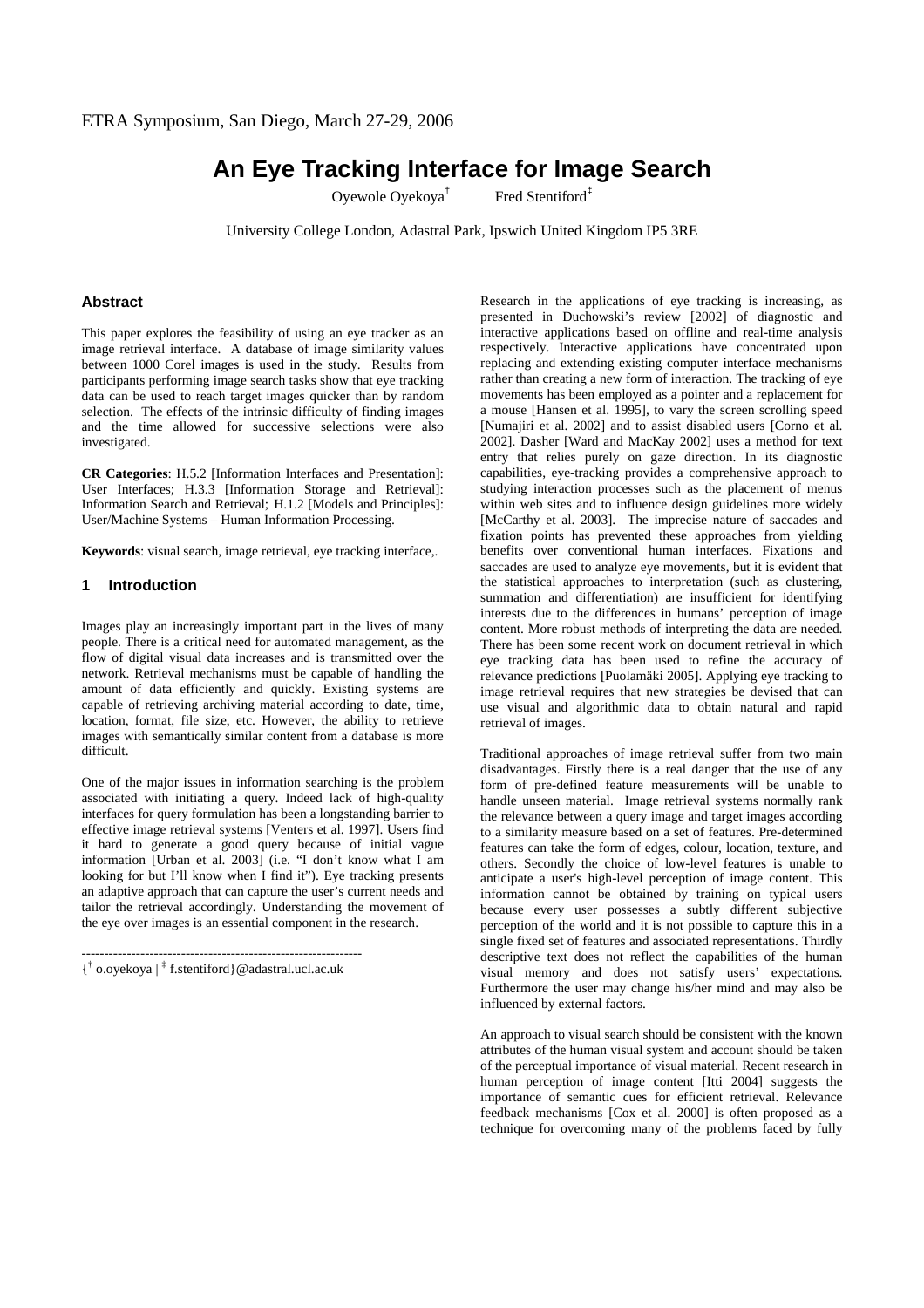automatic systems by allowing the user to interact with the computer to improve retrieval performance. This reduces the burden on unskilled users to set quantitative pictorial search parameters or to select images (using a mouse) that come closest to meeting their goals. This has prompted research into the viability of eye tracking as a natural input for an image retrieval system. Visual data can be used as input as well as a source of relevance feedback for the interface. Human gaze behaviour may serve as a new source of information that can guide image search and retrieval.

Human eye behaviour is defined by the circumstances in which they arise. The eye is attracted to regions of the scene that convey what is thought at the time to be the most important information for scene interpretation. Initially these regions are pre-attentive in that no recognition takes place, but moments later in the gaze the fixation points depend more upon either our own personal interests and experience or a set task. Humans perceive visual scenes differently. We are presented with visual information when we open our eyes and carry out non-stop interpretation without difficulty. Research in the extraction of information from visual scenes has been explored by Yarbus [1967], Mackworth and Morandi [1967] and Hendersen and Hollingworth [1999]. Mackworth and Morandi [1967] found that fixation density was related to the measure of informativeness for different regions of a picture and that few fixations were made to regions rated as uninformative. The picture was segmented and a separate group of observers were asked to grade the rate of informativeness. Scoring the informativeness of a region provides a good insight into how humans perceive a scene or image. Henderson and Hollingworth [1999] described semantic informativeness as the meaning of an image region and visual informativeness as the structural information. Fixation positions were more influenced by the former compared to the latter. The determination of informativeness and corresponding eye movements are influenced by task demands [Yarbus 1967].

Previous work [Oyekoya and Stentiford 2004] used a visual attention model to score the level of informativeness in images and found that a substantial part of the gaze of the participants during the first two seconds of exposure is directed at informative areas as estimated by the model. Subjects were presented with images with clear regions-of-interest and results showed that these attracted eye gaze on presentation of the images studied. This led credence to the belief that the gaze information obtained from users when presented with a set of images could be useful in driving an image retrieval interface. More recent work [Oyekoya and Stentiford 2005] compared the performance of the eye and the mouse as a source of visual input. Results showed faster target identification for the eye interface than the mouse for identifying a target image on a display.

In this paper, experiments are described that explore the viability of using the eye to drive an image retrieval interface. In a visual search task, users are asked to find a target image in a database and the number of steps to the target image are counted. It is reasonable to believe that users will look at the objects in which they are interested during a search [Oyekoya and Stentiford 2004] and this provides the machine with the necessary information to retrieve a succession of plausible candidate images for the user.

## **2 Methodology**

#### **2.1 Image Database**

1000 images were selected from the Corel image library. Images of 127 kilobytes and 256 x 170 pixel sizes were loaded into the database. The categories included boats, landscapes, vehicles, aircrafts, birds, animals, buildings, athletes, people and flowers. The initial screen (including the position of the target image) is shown in Figure 2. Images were displayed as 229 x 155 pixel sizes in the 4 x 4 grid display.

#### **2.2 Similarity Model**

Studies in neurobiology and computer vision [Desimone 1998; Itti 2004] are suggesting that human visual attention is enhanced through a process of competing interactions among neurons representing all of the stimuli present in the visual field. The competition results in the selection of a few points of attention and the suppression of irrelevant material. Such a mechanism has been explored [Grigorescu et al 2003] and extended to apply to the comparison of two images in which attention is drawn to those parts that are in common rather than their absence as in the case of saliency detection in a single image [Bamidele et al 2004]. Whereas saliency measures require no memory of data other than the image in question, this similarity measure, termed Cognitive Visual Attention (CVA) makes use of other stored material in order to determine similarity with an unknown image. In [Bamidele and Stentiford 2005], the approach is used to identify clusters within an extremely diverse set of images in the context of the identification of photo locations. The CVA model relies upon the matching of large numbers of pairs of pixel groups taken from patterns A and B under comparison (Figure 3).

The two patterns are compared as follows:

- 1. Select a small number of pixels  $S<sub>x</sub>$  (a fork) in image A. (e.g. 3 pixels shown in Figure 3)
- 2. Apply this pixel fork to a random position in B  $(S_y)$ . and compare.
- 3. Increment similarity score for a match.<br>4. Increment loop count and exit if  $>M$ .<br>5. Loop to 1.
- Increment loop count and exit if  $>M$ .
- Loop to 1.

The CVA similarity score is incremented each time one of the set of pixel sets  $S_x$  matches a set  $S_y$  in pattern B. This means that image pairs A, B which possess large numbers of matching forks will obtain high CVA scores by virtue of the number of such features they possess in common. The CVA algorithm was applied to the 1000 images to pre-compute similarity scores for all pairs of images to obtain a similarity score matrix.

#### **3 Experiment Design**

#### **3.1 Search Task**

Images are presented in a 4 by 4 grid with target image presented in the top left corner of the display (Figure 2). The user is asked to search for the target image and on the basis of the gaze behaviour the machine selects the most favourable image. The next set of 15 images are then retrieved from the database and displayed for the next selection. .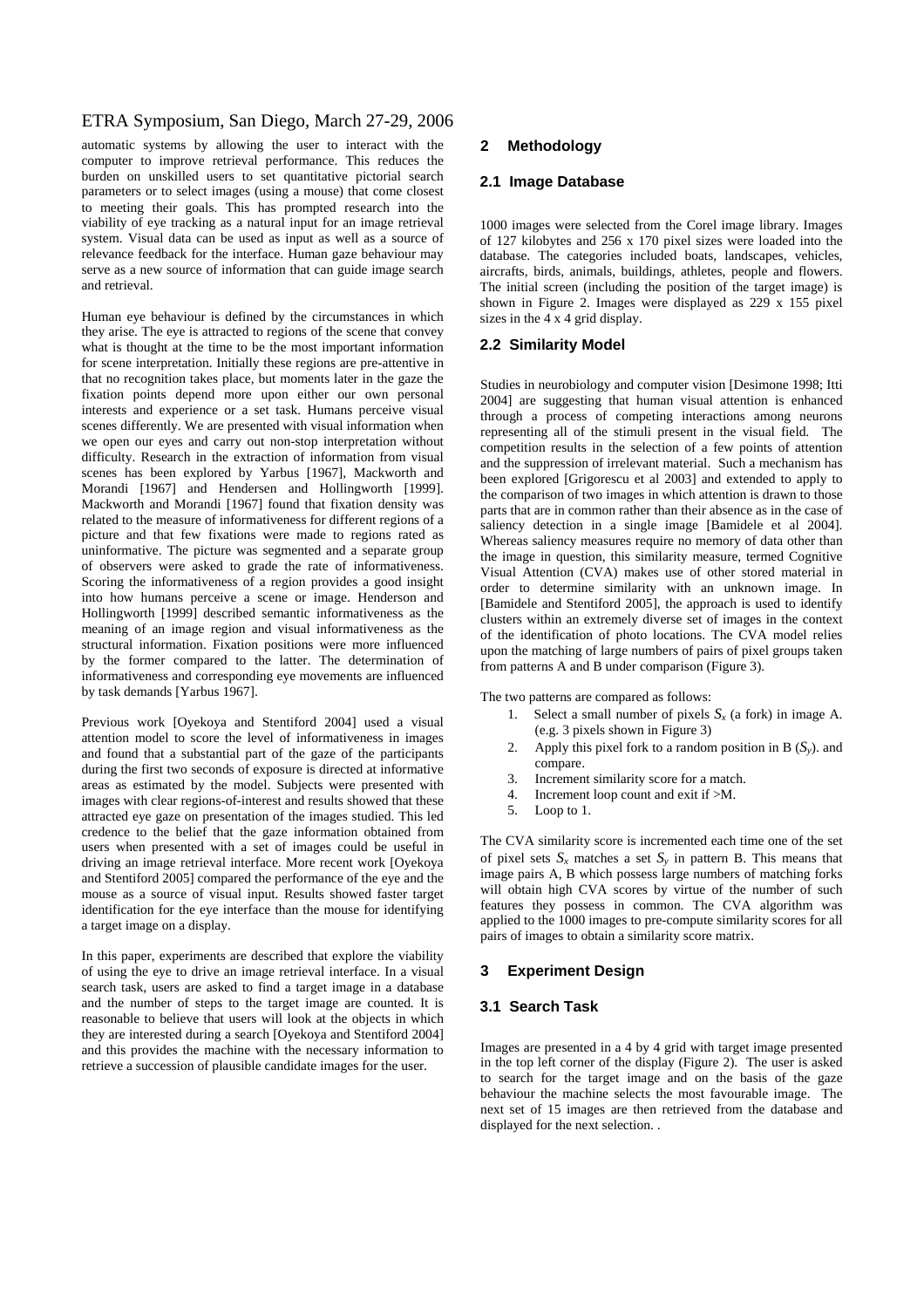# ETRA Symposium, San Diego, March 27-29, 2006 **3.2 Selection of Target Images**

Searching on displays produces two main problems. Firstly, if the target is not similar to any of the currently displayed set (e.g. a cluster of visually-different images), then it is very difficult for the user to direct the search away from the displayed set and towards the target [Vinay et al. 2004]. Secondly, the user's selections from successive displays could enter a loop in which the displays lead to each other, and no exit towards the target is possible. In addition, a random selection strategy provided a performance base-line which any more intelligent approach would need to exceed.

An automatic random selection tool, which randomly selects an image from the 15 displayed images, was implemented to investigate the search task. The random selection tool was executed and the number of steps to target recorded with all 1000 images acting as the target image. This was carried out using between 0 and 15 images in the display, retrieved randomly from the database rather than on the basis of the highest similarity scores. Results were consistent, with a typical run displayed in Table 1. As the number of randomly retrieved images was increased, the likelihood of finding the target image in the first 20 displays/steps to target also increased. A histogram plot of the frequency distribution of steps to target for every image in the database revealed the easy-to-find and hard-to-find images and, 4 easy-to-find and 4 hard-to-find target images were picked for the experiment. These are shown in Figure 4.

## **3.3 Criterion for Best Image Selection**

The display change is determined by eye selection of an image, using the sum of all fixations of 80ms and above on an image position, up to a fixation threshold. A red rectangle is flashed around an image if a fixation of 80ms is detected. Two fixation thresholds of 400ms and 800ms were employed as a factor in the experiment.

## **3.4 Participants**

Thirteen unpaid participants took part in this experiment. Participants included a mix of students and university staff. All participants had normal or corrected-to-normal vision and provided no evidence of colour blindness.

#### **3.5 Apparatus and Settings**

An Eyegaze System [LC Technologies Inc. 2005] was used in the experiments to generate raw gazepoint location data at the camera field rate of 50 Hz (units of 20ms). A clamp with chin rest provided support for chin and forehead in order to minimize the effects of head movements, although the eye tracker does accommodate head movement of up to 1.5 inches (3.8cm). Calibration is needed to measure the properties of each subject's eye before the start of the experiments. The images were displayed on a 15" LCD Flat Panel Monitor at a resolution of 1024x768 pixels. The loading of 16 images in the 4 x 4 grid display took an average of 100ms on a Pentium IV 2.4GHz PC with 512MB of RAM. Gaze data collection and measurement of variables were suspended while the system loaded the next display.

The processing of information from the eye tracker is done on a 128MB Intel Pentium III system with a video frame grabber board. The system setup is described in Figure 1.

#### **3.6 Experimental Procedure**

Four easy to find and four hard to find target images were used (Figure 4). There was one practice run to enable better understanding of the task at hand and to equalise skill levels during the experiment. Participants understood that there will be a continuous change of display until they found the target but did not know what determines the display change. The display included either no or one randomly retrieved image. Participants performed 8 runs, using all image types (easy-to-find and hard-tofind). Four treatment combinations of the two fixation thresholds (400ms and 800ms) and two random-retrieval levels (0 and 1) were applied to each image type. Any sequence effect was minimised by randomly allocating each participant to different sequences of target images. The first four runs were assigned to each image type. There was a 1 minute rest in between runs. The maximum number of steps to target was limited to 26 runs.

| <b>Steps to</b> | <b>Frequency Distribution</b>       |     |     |     |     |     |     |     |     |     |     |     |     |     |     |     |
|-----------------|-------------------------------------|-----|-----|-----|-----|-----|-----|-----|-----|-----|-----|-----|-----|-----|-----|-----|
| target          | Number of randomly-retrieved images |     |     |     |     |     |     |     |     |     |     |     |     |     |     |     |
|                 | 0                                   |     | 2   | 3   | 4   | 5   | 6   |     | 8   | 9   | 10  | 11  | 12  | 13  | 14  | 15  |
| $1 - 20$        | 112                                 | 142 | 153 | 164 | 201 | 189 | 201 | 221 | 220 | 237 | 244 | 257 | 251 | 229 | 270 | 225 |
| $21 - 40$       | 34                                  | 76  | 107 | 111 | 138 | 168 | 166 | 190 | 172 | 159 | 173 | 171 | 190 | 198 | 194 | 215 |
| 41-60           | 21                                  | 75  | 100 | 88  | 99  | 87  | 114 | 119 | 142 | 146 | 129 | 142 | 135 | 134 | 139 | 139 |
| 61-80           | 21                                  | 39  | 64  | 91  | 73  | 79  | 92  | 92  | 92  | 101 | 96  | 112 | 113 | 104 | 96  | 111 |
| 81-100          | 21                                  | 47  | 72  | 61  | 74  | 66  | 71  | 70  | 83  | 79  | 75  | 82  | 77  | 84  | 66  | 77  |
| 101-120         | 14                                  | 43  | 41  | 60  | 62  | 59  | 64  | 50  | 53  | 44  | 58  | 52  | 57  | 69  | 54  | 63  |
| 121-140         | 12                                  | 45  | 33  | 46  | 55  | 67  | 56  | 49  | 49  | 43  | 42  | 50  | 36  | 55  | 37  | 37  |
| 141-160         | 25                                  | 20  | 37  | 37  | 34  | 45  | 30  | 38  | 42  | 39  | 39  | 25  | 29  | 35  | 31  | 32  |
| 161-180         | 5                                   | 30  | 22  | 42  | 41  | 28  | 41  | 34  | 32  | 31  | 33  | 24  | 26  | 21  | 28  | 20  |
| 181-200         | 12                                  | 26  | 29  | 26  | 26  | 22  | 29  | 25  | 15  | 20  | 25  | 18  | 29  | 14  | 15  | 23  |
| Not found       | 723                                 | 457 | 342 | 274 | 197 | 190 | 136 | 112 | 100 | 101 | 86  | 67  | 57  | 57  | 70  | 58  |

**Table 1: Results of applying the random selection strategy to the image database (sum of each column = 1000 images)**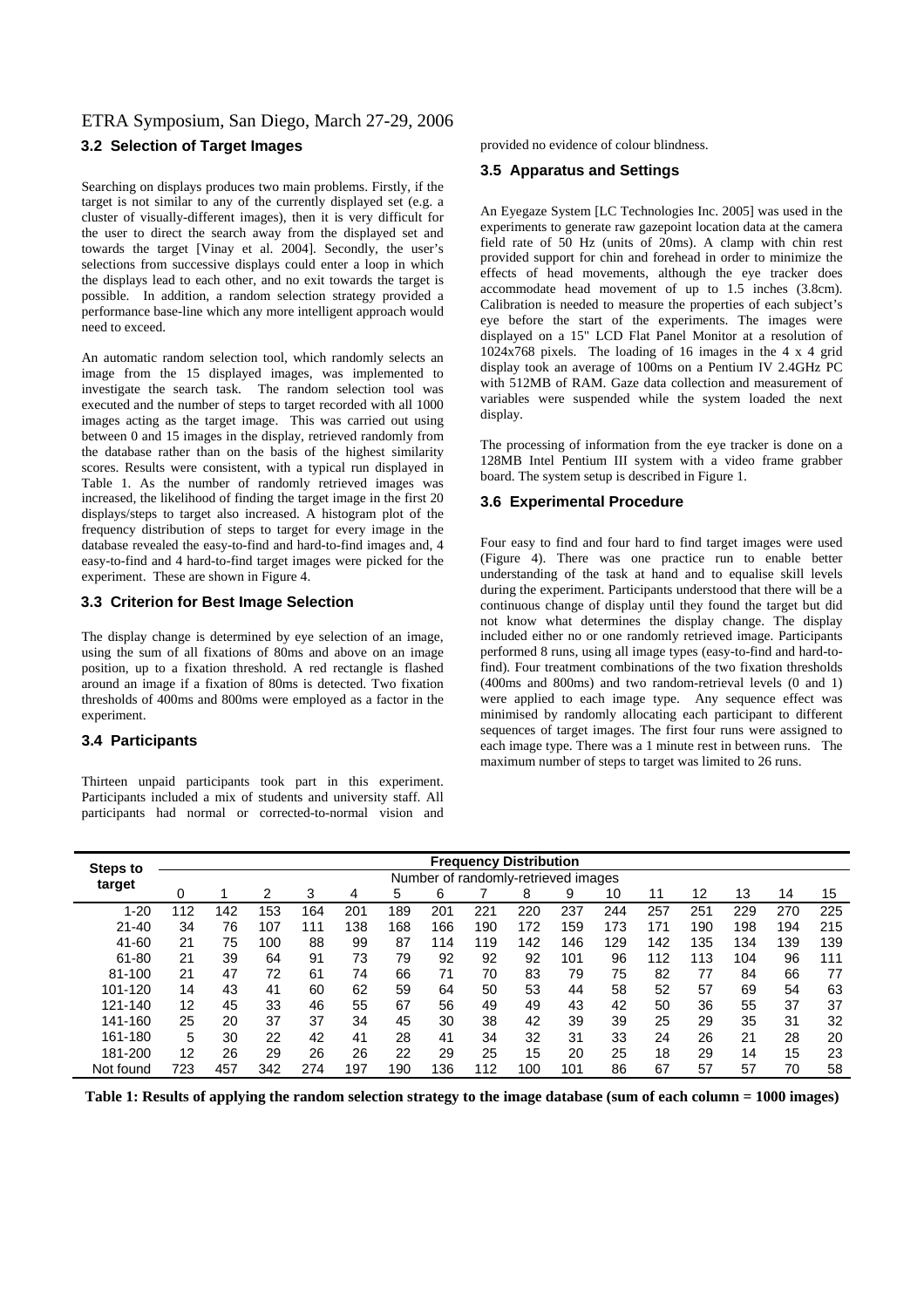| Image Type   | <b>Fixation</b><br>Threshold | Randomly-<br>retrieved | Target not found<br>(frequency) | Steps to<br>target | Time to target<br>(seconds) | Fixation<br><b>Numbers</b> |
|--------------|------------------------------|------------------------|---------------------------------|--------------------|-----------------------------|----------------------------|
|              | 400ms                        |                        | 38.5%                           | 14                 | 34.944                      | 99                         |
| Easy-to-find |                              |                        | 53.8%                           | 18                 | 36.766                      | 109                        |
|              | 800 <sub>ms</sub>            |                        | 38.5%                           | 14                 | 55.810                      | 153                        |
|              |                              |                        | 15.4%                           |                    | 51.251                      | 140                        |
|              | 400ms                        |                        | 69.2%                           | 23                 | 52.686                      | 166                        |
| Hard-to-find |                              |                        | 84.6%                           | 23                 | 50.029                      | 167                        |
|              | 800 <sub>ms</sub>            |                        | 92.3%                           | 24                 | 104.999                     | 327                        |
|              |                              |                        | 69.2%                           | 19                 | 83.535                      | 258                        |

**Table 2: Analysis of Human Eye Behaviour on the Interface (rounded-off mean figures)** 

| <b>Selection Mode</b> | Image Type   | Randomly-retrieved | Target not found (frequency) | Steps to target |  |
|-----------------------|--------------|--------------------|------------------------------|-----------------|--|
|                       | Easy-to-find |                    | 38.5%                        | 14              |  |
| Eye gaze              |              |                    | 34.6%                        | 15              |  |
|                       | Hard-to-find |                    | 80.8%                        | 23              |  |
|                       |              |                    | 76.9%                        | 21              |  |
|                       | Easy-to-find |                    | 57.7%                        | 20              |  |
| Random selection      |              |                    | 38.5%                        | 16              |  |
|                       | Hard-to-find |                    | 96.2%                        | 25              |  |
|                       |              |                    | 92.3%                        | 26              |  |

**Table 3: Comparison of Eye and Random Selection (rounded-off mean figures)**

#### **4 Results**

Three dependent variables, the number of steps to target, the time to target  $(F_1)$ , and the number of fixations  $(F_2)$  of 80ms and above were monitored and recorded during the experiment. 24 dependent variables (8 each) were recorded for each participant. The average figures are presented in Table 2.

104 (= 8x24) figures were entered for each dependent variable into repeated measures ANOVA with three factors (image type, fixation threshold and randomly-retrieved).

The results of the ANOVA performed on the steps to target revealed a significant main effect of image type, F(1,12)=23.90, p<0.0004 with fewer steps to target for easy-to-find images (14 steps) than the hard-to-find images (22 steps). The main effect of the fixation threshold was not significant with  $F(1,12)=1.50$ , p<0.25. The main effect of randomly-retrieved was also not significant,  $F(1,12)=0.17$ ,  $p<0.69$ . All two-factor and three-factor interactions were not significant.

Further analysis of the first-order and second-order simple main effects was conducted individually on all levels of the three factors. The image types influenced the steps to target when participants had a set fixation threshold of 400ms,  $F(1,12)=15.41$ ,  $p=0.002$ ; and 800ms,  $F(1,12)=13.39$ ,  $p=0.003$ . The steps to target for easy-to find images were fewer by a significant amount than the hard to find images when the participants experienced a threshold of 400ms (mean difference of 7 steps) and 800ms (9

steps). Again, the image types influenced the steps to target when no randomly retrieved image is included in the display set,  $F(1,12)=18.42$ ,  $p=0.001$ , and when one randomly retrieved image is included,  $F(1,12)=7.53$ ,  $p=0.018$ . The image types also influenced the steps to target when participants experienced a threshold of 400ms with no randomly retrieved image,  $F(1,12)=7.02$ ,  $p=0.021$ , fixation threshold of 800ms with no randomly retrieved image, F(1,12)=11.36, p=0.006, and fixation threshold of 800ms with one randomly retrieved image,  $F(1,12)=5.80$ ,  $p=0.033$ . However, there was no simple effect of image type on the 400ms fixation with one randomly retrieved image condition, F(1,12)=2.69, p=0.13.

The analysis of the time to target produced similar results to the analysis of the number of fixations. There was a significant main effect of image type,  $F_1(1,12)=24.11$ , p<0.0004,  $F_2(1,12)=21.93$ , p<0.0005, with shorter time to target and fewer fixations for easyto-find images (40.468s and 125 fixations) than the hard-to-find images (71.331s and 229 fixations). The main effect of the fixation threshold was also similarly significant with  $F_1(1,12)=18.27$ , p<0.001 and  $F_2(1,12)=16.09$ , p<0.002. The main effect of randomly-retrieved was not significant,  $F_1(1,12)=1.49$ ,  $p<0.25$  and  $F<sub>2</sub>(1,12)=0.76$ ,  $p<0.40$ . Image type interacted with the fixation threshold,  $F_1(1,12)=8.04$ ,  $p<0.015$  and  $F_2(1,12)=5.84$ , p<0.032, and an analysis of simple main effects indicated a significant difference in time to target and fixation numbers for the fixation thresholds when hard-to-find images were presented,  $F_1(1,12)=20.00$ ,  $p<0.001$  and  $F_2(1,12)=16.25$ ,  $p<0.002$ , but interestingly, no significant difference when easy-to-find images were presented,  $F_1(1.12)=3.62$ , p $\lt 0.08$  and  $F_2(1.12)=3.57$ , p $\lt 0.08$ .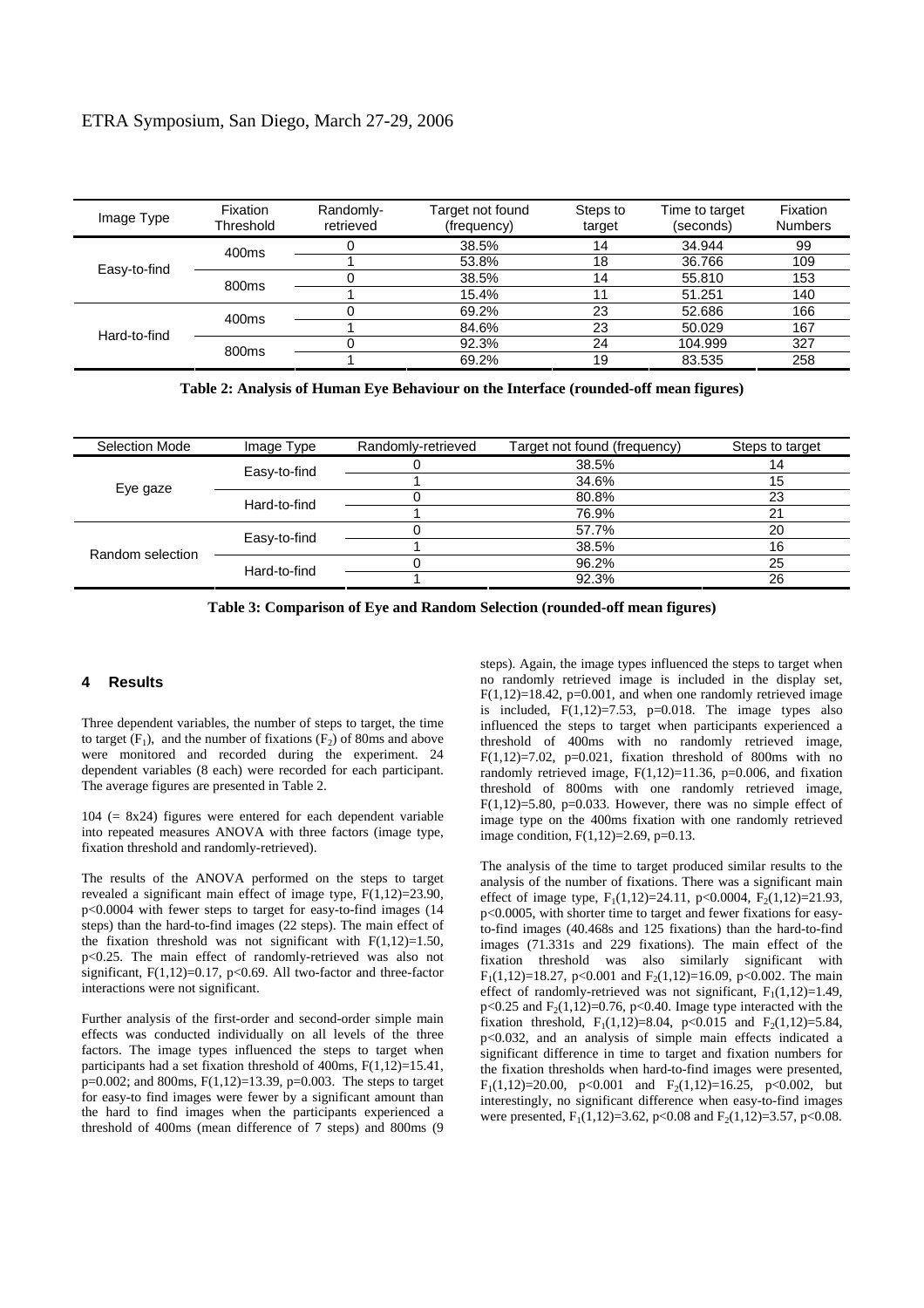The same treatment combinations experienced by all participants were applied to the random selection tool to obtain 104 dependent variables (steps to target). By combining the variables, 208 figures were entered into a mixed design multivariate ANOVA with two observations per cell and three factors (selection mode, image type and randomly-retrieved).

In summary the results of the ANOVA revealed a main effect of the selection mode,  $F(2,23)=3.81$ ,  $p<0.037$ , with fewer steps to target when the eye gaze is used (18 steps) than when random selection is used (22 steps). There was also a main effect of image type,  $F(2,23)=28.95$ ,  $p<0.00001$  with fewer steps to target for easy-to-find images (16 steps) than the hard-to-find images (24 steps). Further analysis of simple main effect revealed that there was a significant difference between the modes for the hard-tofind images,  $F(2,23)=3.76$ ,  $p<0.039$  as opposed to the easy-to-find images, F(2,23)=2.02, p<0.16.

#### **5 Discussion**

The participants using the eye tracking interface found the target in fewer steps than the automated random selection strategy and the analysis of simple effect attributed the significant difference to the hard-to-find images. This meant that the probability of finding the hard-to-find images was significantly increased due to human cognitive abilities as opposed to the indiscriminate selection by random selection.

Easy-to-find target images were found in fewer steps by participants than the hard-to-find images as predicted by the evidence obtained using the random selection tool.

There were more fixations and more time was spent on hard-tofind images than the easy-to-find images. This is consistent with the conclusion of Fitts et al [1950] that complex information leads to longer fixation durations and higher fixation numbers.

The influence of including one randomly retrieved image in each display was investigated,. Generally, there was little or no difference in the steps to target, time to target and fixation numbers. Even when compared with the random selection tool, the steps to target did not significantly differ.

There was no significant difference in the time to target and fixation numbers between the threshold levels for the easy-to-find images as opposed to the hard-to-find images. In other words, setting a higher threshold did not significantly differ when either 400ms or 800ms was used for the easy-to-find images, but it did for the hard-to-find images. However, the steps to target did differ for both image types under either of the threshold conditions. A future experiment will be needed to investigate whether the thresholds can be reduced further, at least for the easy-to-find images.

Many did not reach the hard target after 26 successive displays. Future experiment will concentrate on improving the chances of getting to the target using information extracted from the scan path.

#### **6 Conclusions**

Our experiments have shown that an eye tracking interface

together with pre-computed similarity measures yield a significantly better performance than random selection using the same similarity information. A significant effect on performance was also observed with hard-to-find images. This was not seen with easy-to-find images where with the current database size a random search might be expected to perform well.

An eye controlled image retrieval interface will not only provide a more natural mode of retrieval but also have the ability to anticipate the user's objectives coupled with user relevance feedback, thereby retrieving images extremely rapidly and with a minimum of thought and manual involvement. In future interfaces, eye tracking will not only be used as a rapid and continual information gathering tool for input to improve query formulation but also to build up a visual behavioural pattern using the time series information from the data. The ensuing interface will require a model for matching possible interests between images in the database. Visually similar regions will need to be linked between all regions within the images present in the database. Adaptive algorithms could then be used to improve the model for individual users.

#### **Acknowledgements**

The authors acknowledge the support of BT Research and Venturing, SIRA and the Engineering and Physical Sciences Research Council in this work. The work has been conducted within the framework of the European Commission funded Network of Excellence "Multimedia Understanding through Semantics, Computation and Learning" (MUSCLE) [2005].

#### **References**

- BAMIDELE A. AND STENTIFORD F. W. M 2005. An Attention Based Similarity Measure Used To Identify Image Clusters. In *European Workshop on the Integration of Knowledge, Semantics and Digital Media Technology*, 30 Nov - 1st Dec., London, U.K.
- BAMIDELE A., STENTIFORD F. W. M AND MORPHETT J. 2004. An Attention-Based Approach to Content Based Image Retrieval. In *British Telecommunications Advanced Research Technology Journal on Intelligent Spaces*, Springer Verlag Book edition, (November 2004).
- CORNO F., FARINETTI L. AND SIGNORILE I. 2002. A cost effective solution for eye-gaze assistive technology. In *IEEE Int. Conf. on Multimedia and Expo*, August 26-29, Lausanne.
- COX I.J., MILLER M. L., MINKA T. P., PAPATHOMAS T. V., AND YIANILOS P. N. 2000. The Bayesian image retrieval system, PicHunter: theory, implementation, and system, PicHunter: theory, implementation, and Psychophysical experiments. In *IEEE Trans. on Image Processing*, Vol. 9, No 1.
- DESIMONE R. 1998. Visual attention mediated by biased competition in extrastriate visual cortex. In *Phil. Trans. R. Soc. Lond. B*, 353, 1245 – 1255.
- DUCHOWSKI, A. T. 2002. A Breadth-First Survey of Eye Tracking Applications. In *Behaviour Research Methods, Instruments, & Computers (BRMIC)*, 34(4), pp.455-470.
- FITTS, P.M., JONES, R.E., AND MILTON, J.L. 1950. Eye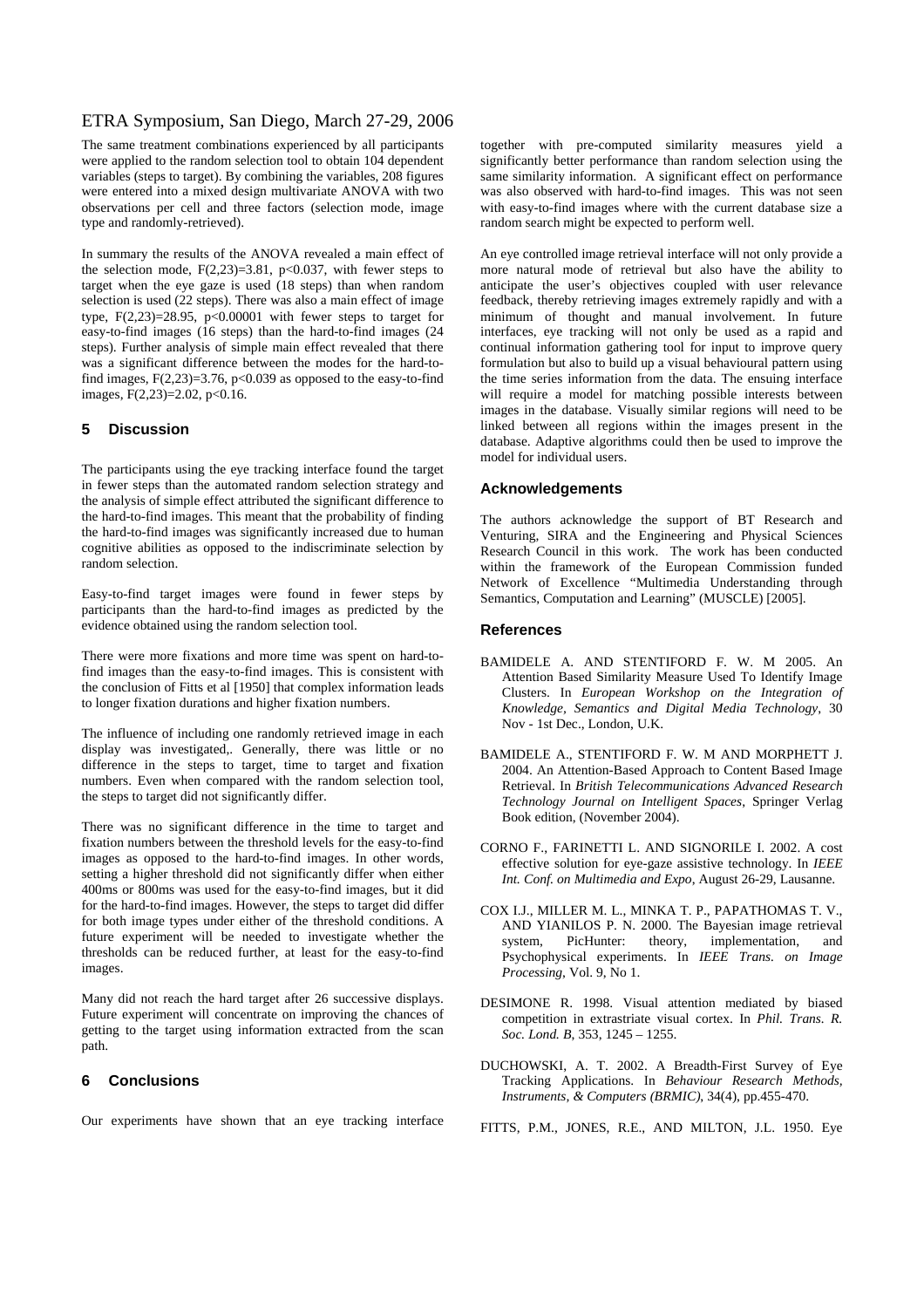Movement of Aircraft Pilots during Instrument-Landing Approaches. In *Aeronautical Engineering Review* 9, 24-29.

- GRIGORESCU C., PETKOV N., AND WESTENBERG M.A. 2003. Contour detection based on nonclassical receptive field inhibition. In *IEEE Trans. on Image Processing*, 12(7), 729- 739.
- HANSEN J.P., ANDERSON A.W., AND P. ROED 1995. Eye gaze control of multimedia systems. In *Symbiosis of Human and Artifact, Y. Anzai, K. Ogawa, and H. Mori (eds)*, Vol 20A, Elsevier Science, pp 37-42.
- HENDERSON JOHN M. AND HOLLINGWORTH ANDREW 1999. High-Level Scene Perception. In *Annual Reviews Psychology* 50:243-71.
- ITTI, L. 2004. Automatic foveation for video compression using a neurobiological model of visual attention. *IEEE Trans. on Image Processing*, 13(10) (2004) 1304-1318.
- LC TECHNOLOGIES INC. 2005. http://www.eyegaze.com/
- MACKWORTH, N., AND MORANDI, A. 1967. The gaze selects informative details within pictures. In *Perception and Psychophysics 2*, 547–552.
- MCCARTHY, J, SASSE, M.A. & RIEGELSBERGER, J. 2003. Could I have the menu please? An eye tracking study of design conventions. In *Proceedings of HCI2003*, 8-12 Sep 2003, Bath, UK.
- MULTIMEDIA UNDERSTANDING THROUGH SEMANTICS, COMPUTATION AND LEARNING, NETWORK OF EXCELLENCE. 2005. *EC 6th Framework Programme. FP6- 507752.* http://www.muscle-noe.org/
- NUMAJIRI T., NAKAMURA A., AND KUNO Y. 2002. Speed browser controlled by eye movements. In *IEEE Int Conf. on Multimedia and Expo,* August 26-29, Lausanne.
- OYEKOYA O. K., STENTIFORD F. W. M. 2004. Exploring Human Eye Behaviour Using a Model of Visual Attention. In *Proceedings of the International Conference on Pattern*

*Recognition*, Cambridge UK, August 2004.

- OYEKOYA O. K., STENTIFORD F. W. M. 2005. A Performance Comparison of Eye Tracking and Mouse Interfaces in a Target Image Identification Task. In *2nd European Workshop on the Integration of Knowledge, Semantics & Digital Media Technolog (EWIMT)*, London, 30th Nov - 1st Dec, 2005.
- PAPATHOMAS T. V., CONWAY T. E., COX I. J., GHOSN J., MILLER M. L., MINKA T. P., AND YIANILOS P. N. 1998. Psychophysical studies of the performance of an image database retrieval system. In *Proc. IS&T/SPIE Conf. Human Vision Electronic Imaging III*, San Jose, CA, pp. 591–602.
- PUOLAMÄKI K., SALOJÄRVI J., SAVIA E., SIMOLA J., KASKI S. 2005. Combining Eye Movements and Collaborative Filtering for Proactive Information Retrieval. In *Proceedings of the 28th ACM Conference on Research and Development in Information Retrieval (SIGIR)*.
- URBAN J., JOSE J.M., VAN RIJSBERGEN C.J. 2003. An adaptive approach towards content-based image retrieval. In *Proc. of the Third International Workshop on Content-Based Multimedia Indexing (CBMI)*, pp. 119-126.
- VENTERS, C.C., J.P. EAKINS AND R.J. HARTLEY 1997. The user interface and content based image retrieval systems. In *Proc. of the 19th BCS-IRSG Research Colloquium*, Aberdeen, April.
- VISHWA VINAY, INGEMAR J. COX, NATASA MILIC-FRAYLING, KENNETH R. WOOD 2004. Evaluating Relevance Feedback and Display Strategies for Searching on Small Displays. In *Proc. SPIRE*: 131-133.
- WARD D.J. AND MACKAY D.J.C. 2002. Fast hands-free writing by gaze direction. In *Nature* 418 pp 838, Aug. 22.
- YARBUS, A. 1967. *Eye Movements and Vision*. Plenum Press, New York.